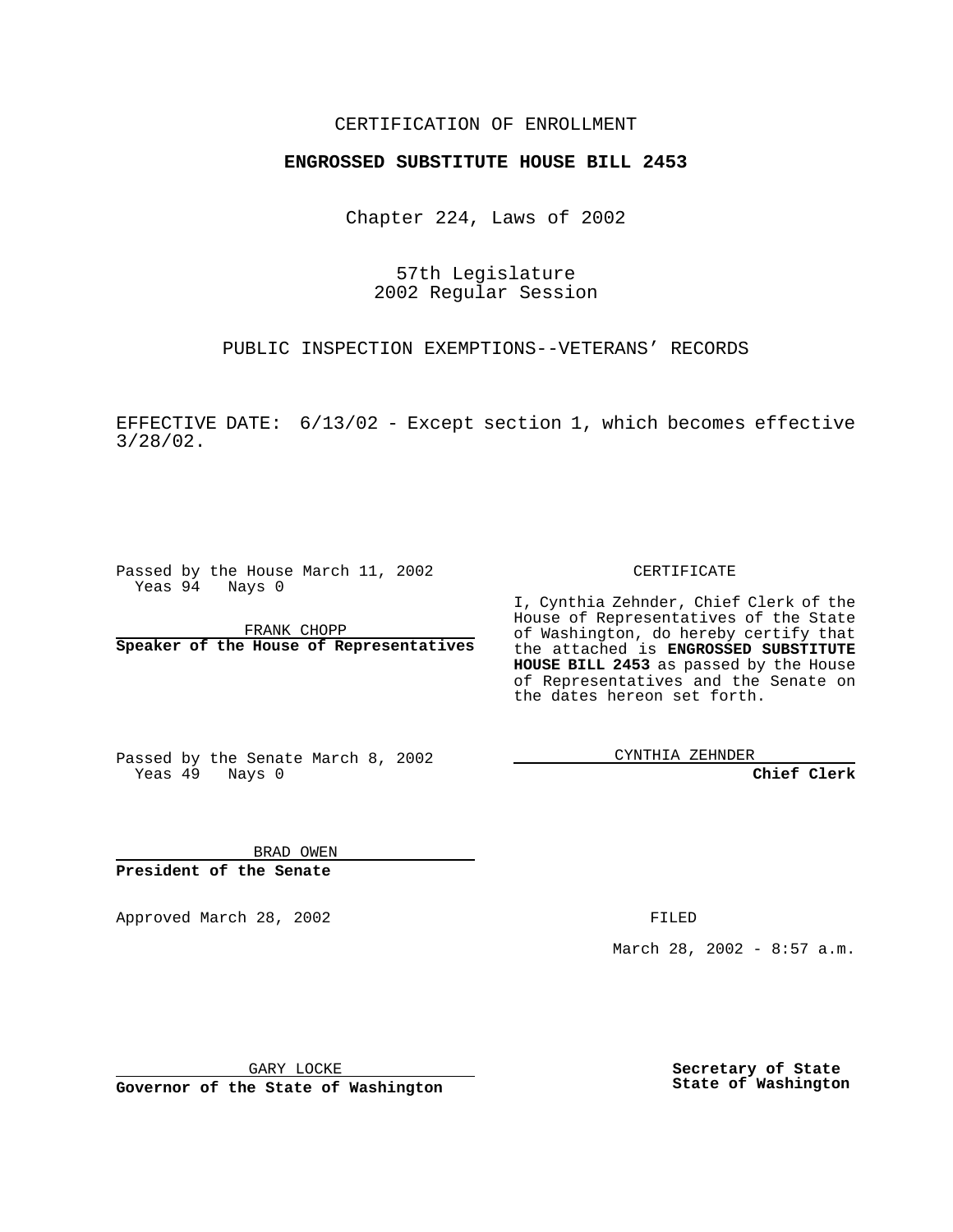## **ENGROSSED SUBSTITUTE HOUSE BILL 2453** \_\_\_\_\_\_\_\_\_\_\_\_\_\_\_\_\_\_\_\_\_\_\_\_\_\_\_\_\_\_\_\_\_\_\_\_\_\_\_\_\_\_\_\_\_\_\_

\_\_\_\_\_\_\_\_\_\_\_\_\_\_\_\_\_\_\_\_\_\_\_\_\_\_\_\_\_\_\_\_\_\_\_\_\_\_\_\_\_\_\_\_\_\_\_

# AS AMENDED BY THE SENATE

Passed Legislature - 2002 Regular Session

#### **State of Washington 57th Legislature 2002 Regular Session**

**By** House Committee on State Government (originally sponsored by Representatives Bush, Haigh, Schmidt, Simpson, Conway, Reardon, Mielke, Wood, Talcott, Miloscia, Cairnes, McIntire, Campbell, Orcutt, Pflug, Cooper, Nixon, Jackley, Ahern, Rockefeller, Van Luven, Esser, Ogden and Woods)

Read first time . Referred to Committee on .

1 AN ACT Relating to exemptions from public inspection; amending RCW 2 73.04.030; reenacting and amending RCW 42.17.310; creating a new 3 section; and declaring an emergency.

4 BE IT ENACTED BY THE LEGISLATURE OF THE STATE OF WASHINGTON:

 NEW SECTION. **Sec. 1.** The protection from identity theft for veterans who choose to file their discharge papers with the county auditor is a matter of gravest concern. At the same time, the integrity of the public record of each county is a matter of utmost importance to the economic life of this state and to the right of each citizen to be secure in his or her ownership of real property and other rights and obligations of our citizens that rely upon the public record for their proof. Likewise the integrity of the public record is essential for the establishment of ancestral ties that may be of interest to this and future generations. While the public record as now kept by the county auditors is sufficient by itself for the accomplishment of these and many other public and private purposes, the proposed use of the public record for purposes that in their nature and intent are not public, so as to keep the veterans' discharge papers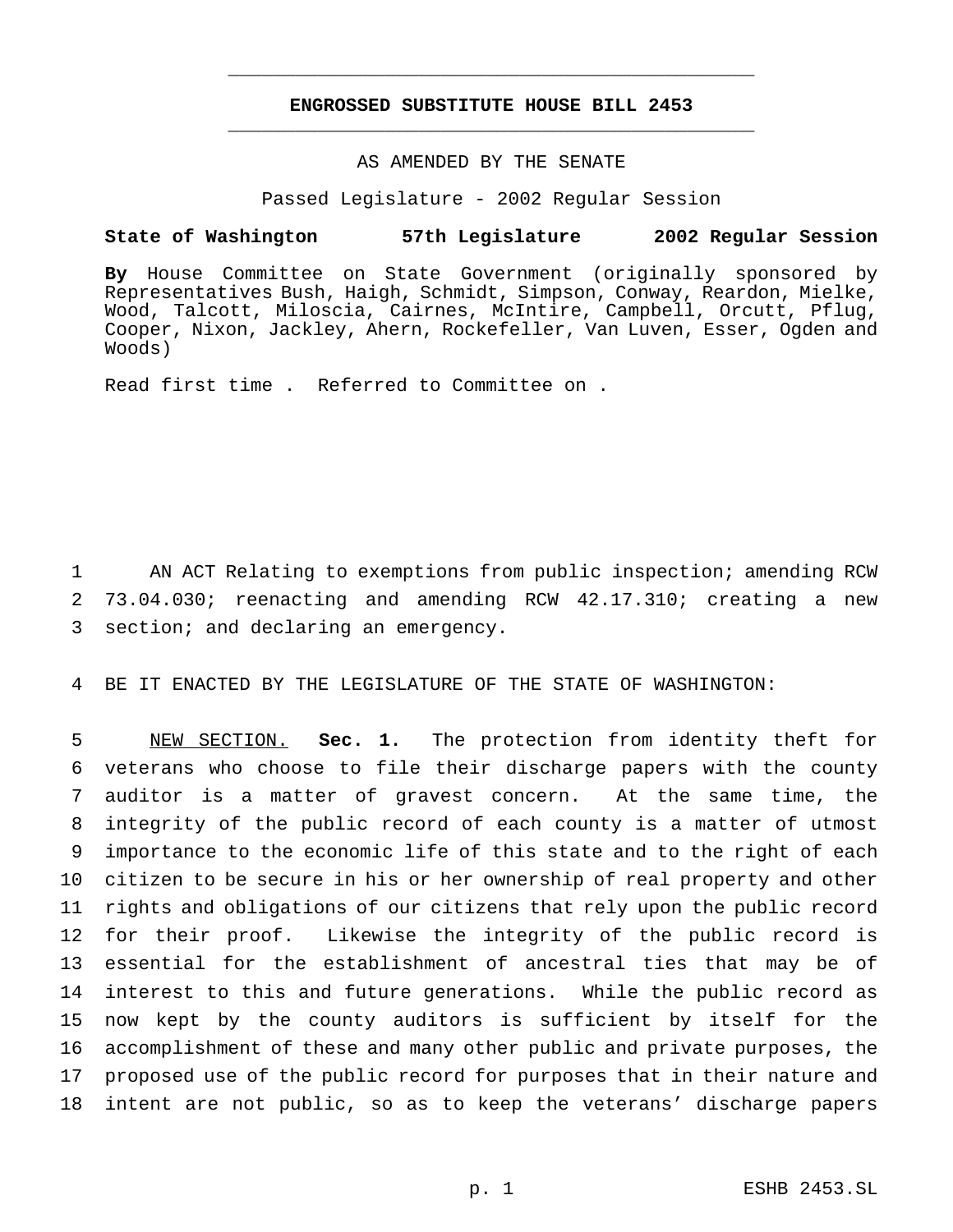from disclosure to those of ill intent, causes concern among many segments of the population of this state.

 In order to voice these concerns effectively and thoroughly, a working group may be convened by the joint committee on veterans' and military affairs to develop a means to preserve the integrity of the public record while protecting those veterans from identity theft.

 **Sec. 2.** RCW 42.17.310 and 2001 c 278 s 1, 2001 c 98 s 2, and 2001 c 70 s 1 are each reenacted and amended to read as follows:

 (1) The following are exempt from public inspection and copying: (a) Personal information in any files maintained for students in public schools, patients or clients of public institutions or public health agencies, or welfare recipients.

 (b) Personal information in files maintained for employees, appointees, or elected officials of any public agency to the extent that disclosure would violate their right to privacy.

 (c) Information required of any taxpayer in connection with the assessment or collection of any tax if the disclosure of the information to other persons would (i) be prohibited to such persons by RCW 84.08.210, 82.32.330, 84.40.020, or 84.40.340 or (ii) violate the taxpayer's right to privacy or result in unfair competitive disadvantage to the taxpayer.

 (d) Specific intelligence information and specific investigative records compiled by investigative, law enforcement, and penology agencies, and state agencies vested with the responsibility to discipline members of any profession, the nondisclosure of which is essential to effective law enforcement or for the protection of any person's right to privacy.

 (e) Information revealing the identity of persons who are witnesses to or victims of crime or who file complaints with investigative, law enforcement, or penology agencies, other than the public disclosure commission, if disclosure would endanger any person's life, physical safety, or property. If at the time a complaint is filed the complainant, victim or witness indicates a desire for disclosure or nondisclosure, such desire shall govern. However, all complaints filed with the public disclosure commission about any elected official or candidate for public office must be made in writing and signed by the complainant under oath.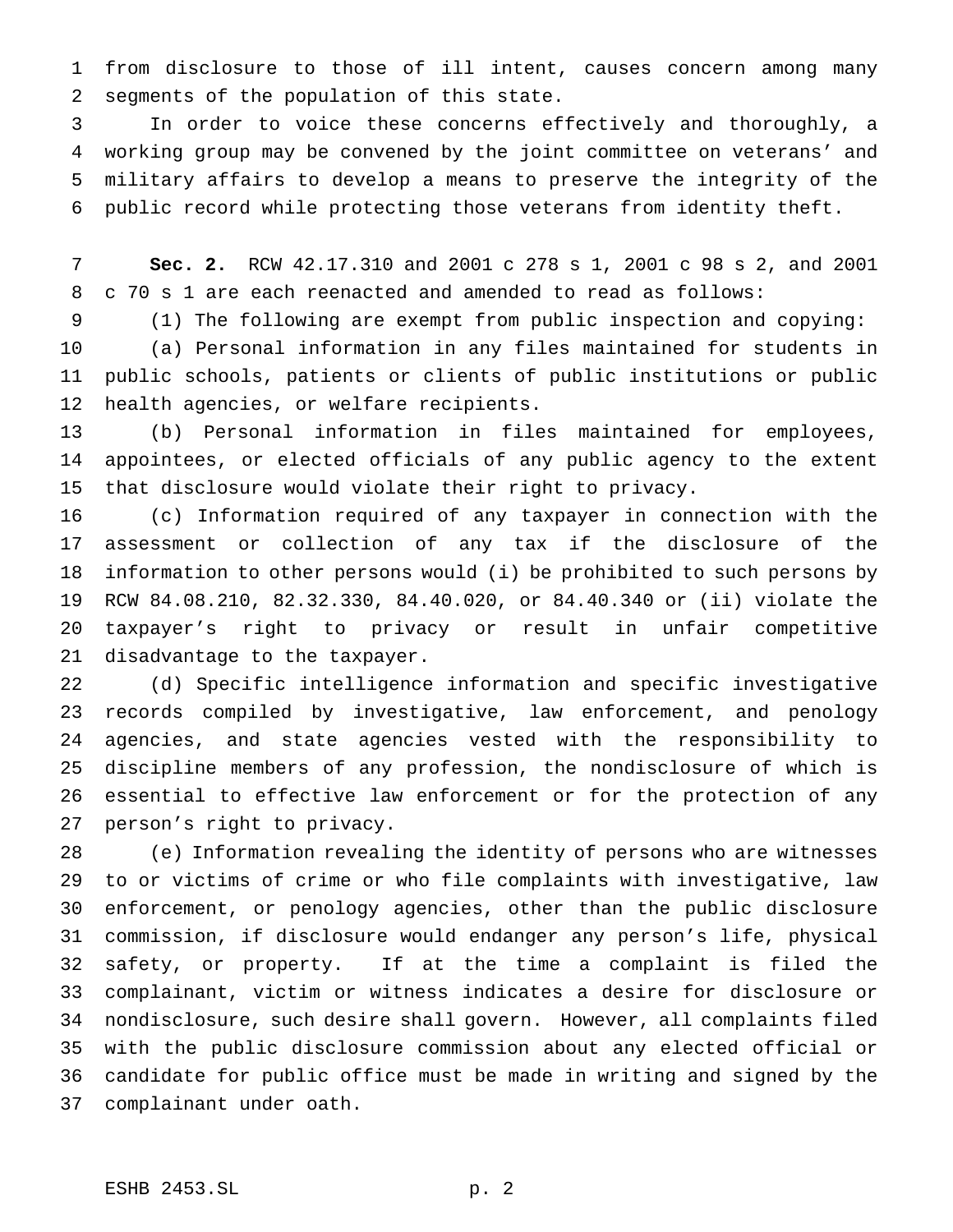(f) Test questions, scoring keys, and other examination data used to administer a license, employment, or academic examination.

 (g) Except as provided by chapter 8.26 RCW, the contents of real estate appraisals, made for or by any agency relative to the acquisition or sale of property, until the project or prospective sale is abandoned or until such time as all of the property has been acquired or the property to which the sale appraisal relates is sold, but in no event shall disclosure be denied for more than three years after the appraisal.

 (h) Valuable formulae, designs, drawings, computer source code or object code, and research data obtained by any agency within five years of the request for disclosure when disclosure would produce private gain and public loss.

 (i) Preliminary drafts, notes, recommendations, and intra-agency memorandums in which opinions are expressed or policies formulated or recommended except that a specific record shall not be exempt when publicly cited by an agency in connection with any agency action.

 (j) Records which are relevant to a controversy to which an agency is a party but which records would not be available to another party under the rules of pretrial discovery for causes pending in the superior courts.

 (k) Records, maps, or other information identifying the location of archaeological sites in order to avoid the looting or depredation of such sites.

 (l) Any library record, the primary purpose of which is to maintain control of library materials, or to gain access to information, which discloses or could be used to disclose the identity of a library user. (m) Financial information supplied by or on behalf of a person, firm, or corporation for the purpose of qualifying to submit a bid or proposal for (i) a ferry system construction or repair contract as required by RCW 47.60.680 through 47.60.750 or (ii) highway construction or improvement as required by RCW 47.28.070.

 (n) Railroad company contracts filed prior to July 28, 1991, with the utilities and transportation commission under RCW 81.34.070, except that the summaries of the contracts are open to public inspection and copying as otherwise provided by this chapter.

 (o) Financial and commercial information and records supplied by private persons pertaining to export services provided pursuant to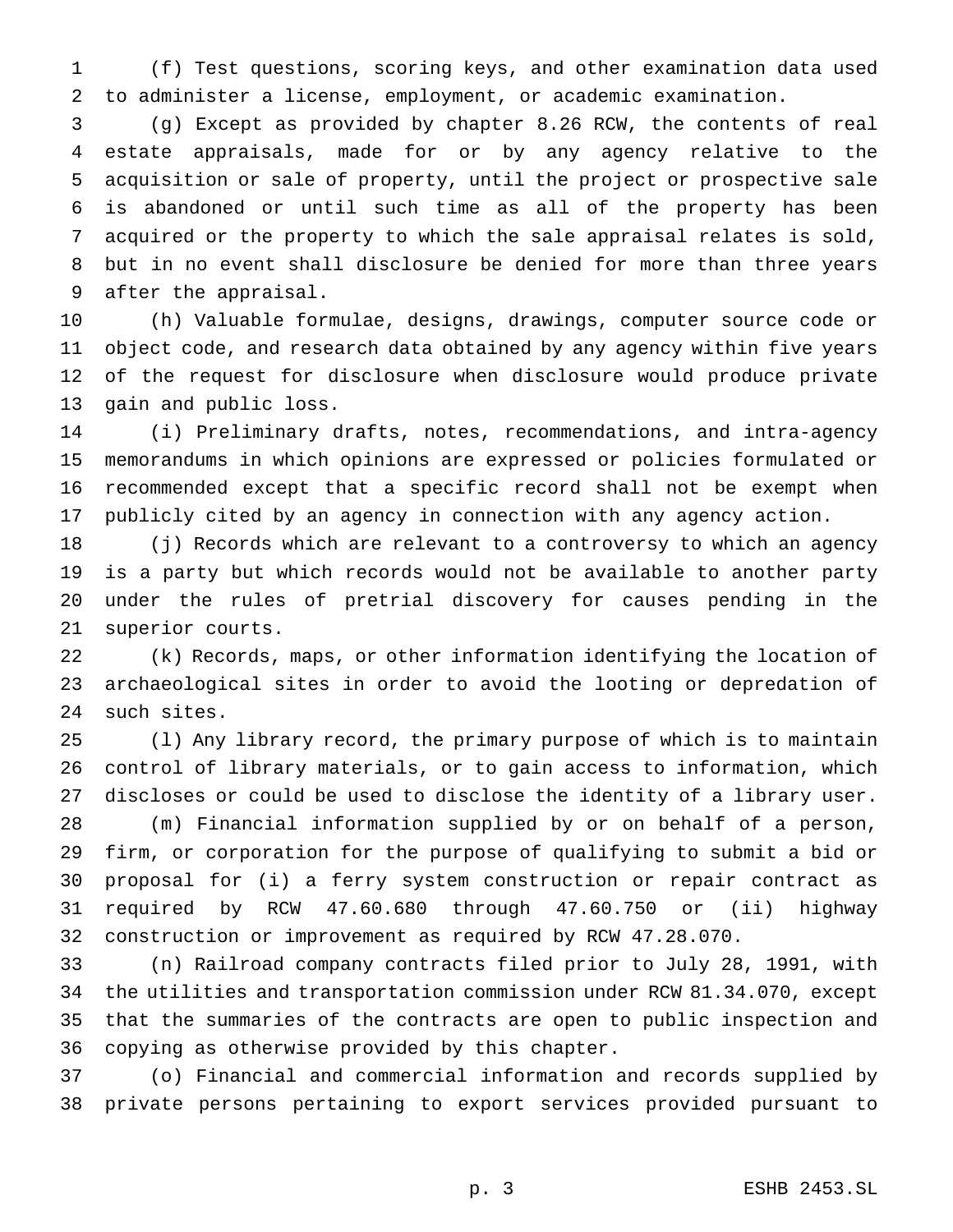chapter 43.163 RCW and chapter 53.31 RCW, and by persons pertaining to export projects pursuant to RCW 43.23.035.

 (p) Financial disclosures filed by private vocational schools under chapters 28B.85 and 28C.10 RCW.

 (q) Records filed with the utilities and transportation commission or attorney general under RCW 80.04.095 that a court has determined are confidential under RCW 80.04.095.

 (r) Financial and commercial information and records supplied by businesses or individuals during application for loans or program services provided by chapters 43.163, 43.160, 43.330, and 43.168 RCW, or during application for economic development loans or program services provided by any local agency.

 (s) Membership lists or lists of members or owners of interests of units in timeshare projects, subdivisions, camping resorts, condominiums, land developments, or common-interest communities affiliated with such projects, regulated by the department of licensing, in the files or possession of the department.

 (t) All applications for public employment, including the names of applicants, resumes, and other related materials submitted with respect to an applicant.

 (u) The residential addresses or residential telephone numbers of employees or volunteers of a public agency which are held by any public agency in personnel records, public employment related records, or volunteer rosters, or are included in any mailing list of employees or volunteers of any public agency.

 (v) The residential addresses and residential telephone numbers of the customers of a public utility contained in the records or lists held by the public utility of which they are customers, except that this information may be released to the division of child support or the agency or firm providing child support enforcement for another state under Title IV-D of the federal social security act, for the establishment, enforcement, or modification of a support order.

 (w)(i) The federal social security number of individuals governed under chapter 18.130 RCW maintained in the files of the department of health, except this exemption does not apply to requests made directly to the department from federal, state, and local agencies of government, and national and state licensing, credentialing, investigatory, disciplinary, and examination organizations; (ii) the current residential address and current residential telephone number of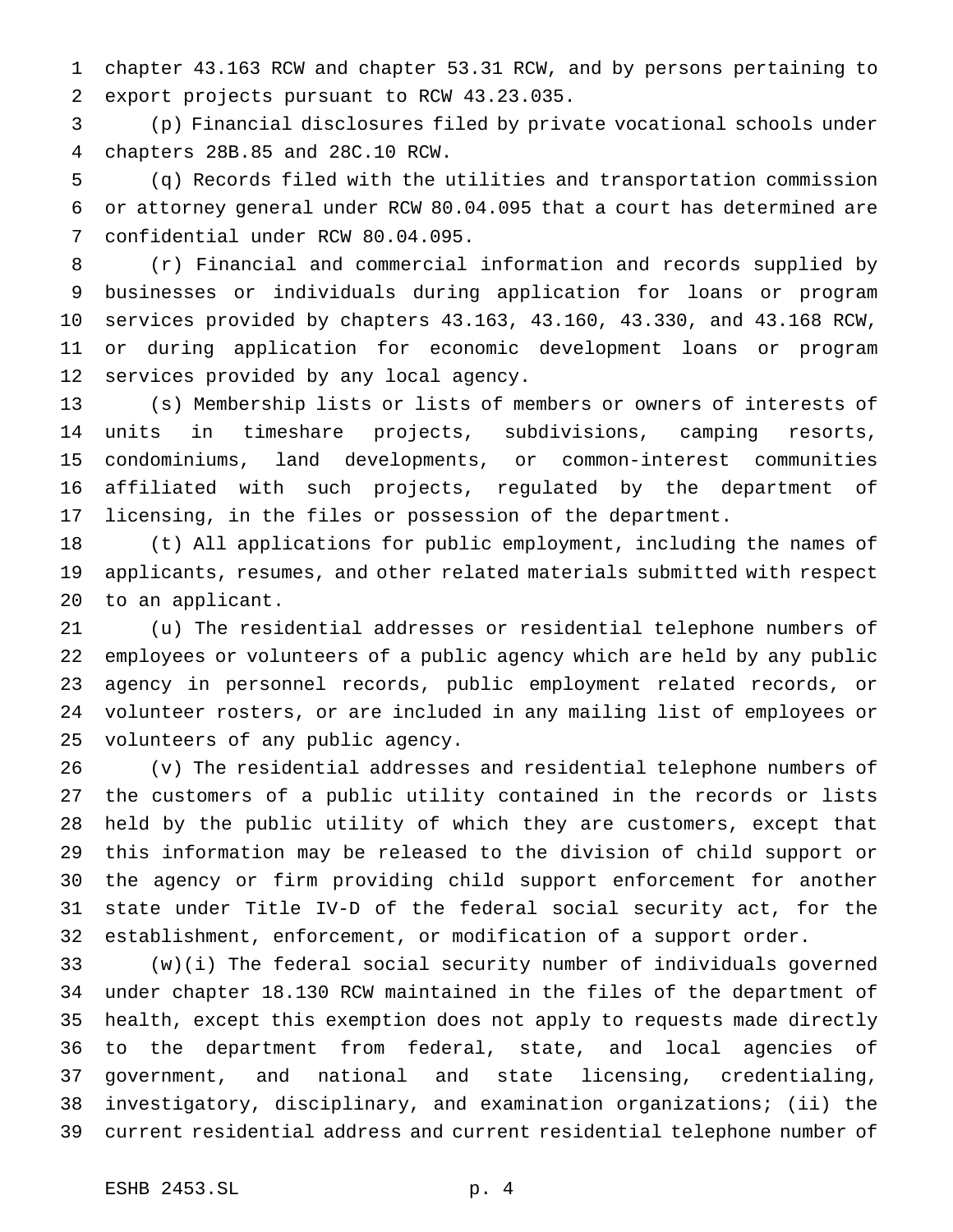a health care provider governed under chapter 18.130 RCW maintained in the files of the department, if the provider requests that this information be withheld from public inspection and copying, and provides to the department an accurate alternate or business address and business telephone number. On or after January 1, 1995, the current residential address and residential telephone number of a health care provider governed under RCW 18.130.040 maintained in the files of the department shall automatically be withheld from public inspection and copying unless the provider specifically requests the information be released, and except as provided for under RCW 42.17.260(9).

 (x) Information obtained by the board of pharmacy as provided in RCW 69.45.090.

 (y) Information obtained by the board of pharmacy or the department of health and its representatives as provided in RCW 69.41.044, 69.41.280, and 18.64.420.

 (z) Financial information, business plans, examination reports, and any information produced or obtained in evaluating or examining a business and industrial development corporation organized or seeking certification under chapter 31.24 RCW.

 (aa) Financial and commercial information supplied to the state investment board by any person when the information relates to the investment of public trust or retirement funds and when disclosure would result in loss to such funds or in private loss to the providers of this information.

 (bb) Financial and valuable trade information under RCW 51.36.120. (cc) Client records maintained by an agency that is a domestic violence program as defined in RCW 70.123.020 or 70.123.075 or a rape crisis center as defined in RCW 70.125.030.

 (dd) Information that identifies a person who, while an agency employee: (i) Seeks advice, under an informal process established by the employing agency, in order to ascertain his or her rights in connection with a possible unfair practice under chapter 49.60 RCW against the person; and (ii) requests his or her identity or any identifying information not be disclosed.

 (ee) Investigative records compiled by an employing agency conducting a current investigation of a possible unfair practice under chapter 49.60 RCW or of a possible violation of other federal, state, or local laws prohibiting discrimination in employment.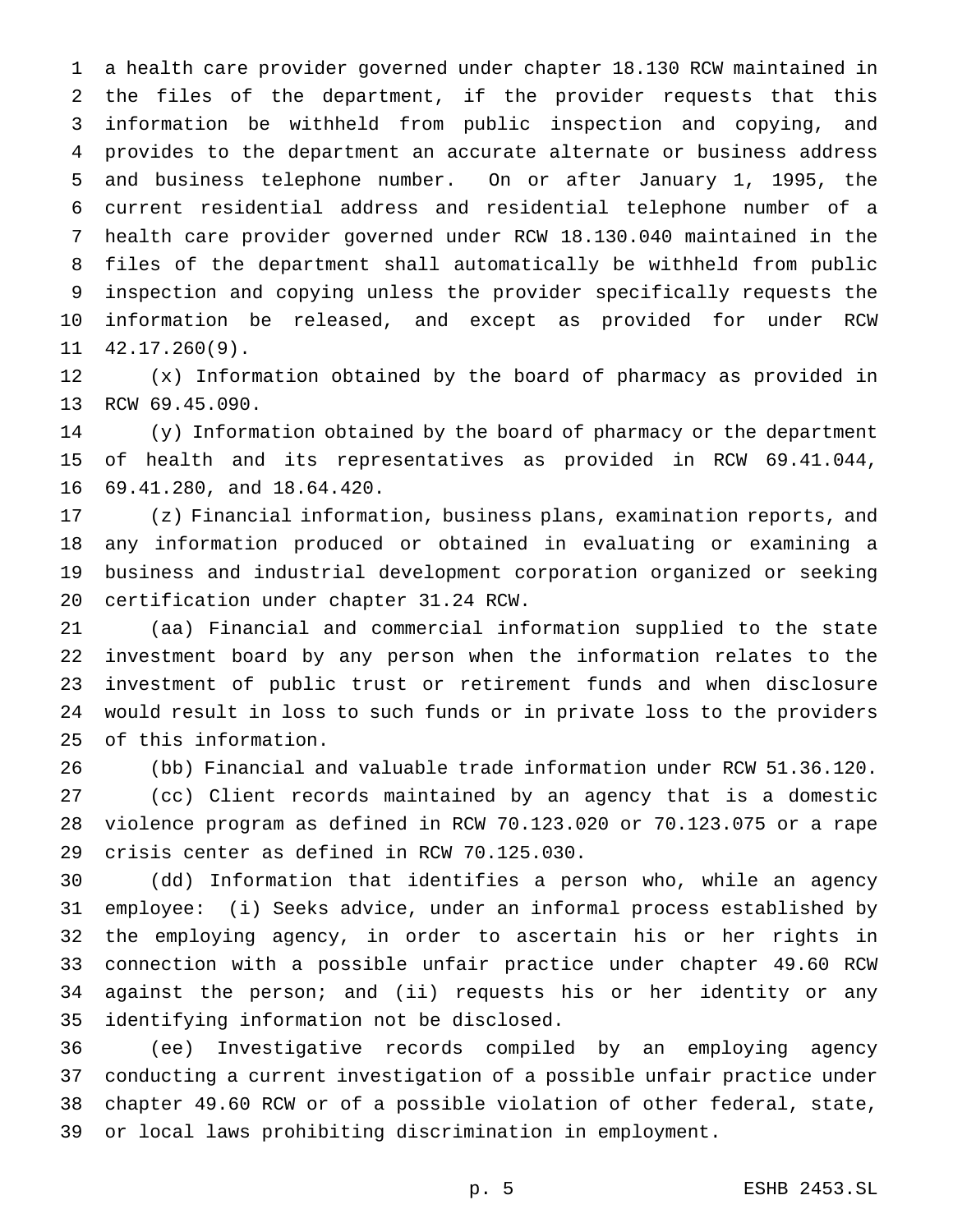(ff) Business related information protected from public inspection and copying under RCW 15.86.110.

 (gg) Financial, commercial, operations, and technical and research information and data submitted to or obtained by the clean Washington center in applications for, or delivery of, program services under chapter 70.95H RCW.

 (hh) Information and documents created specifically for, and collected and maintained by a quality improvement committee pursuant to RCW 43.70.510 or 70.41.200, or by a peer review committee under RCW 4.24.250, regardless of which agency is in possession of the information and documents.

 (ii) Personal information in files maintained in a data base created under RCW 43.07.360.

 (jj) Financial and commercial information requested by the public stadium authority from any person or organization that leases or uses the stadium and exhibition center as defined in RCW 36.102.010.

 (kk) Names of individuals residing in emergency or transitional housing that are furnished to the department of revenue or a county assessor in order to substantiate a claim for property tax exemption under RCW 84.36.043.

 (ll) The names, residential addresses, residential telephone numbers, and other individually identifiable records held by an agency in relation to a vanpool, carpool, or other ride-sharing program or service. However, these records may be disclosed to other persons who apply for ride-matching services and who need that information in order to identify potential riders or drivers with whom to share rides.

 (mm) The personally identifying information of current or former participants or applicants in a paratransit or other transit service operated for the benefit of persons with disabilities or elderly persons.

 (nn) The personally identifying information of persons who acquire and use transit passes and other fare payment media including, but not limited to, stored value smart cards and magnetic strip cards, except that an agency may disclose this information to a person, employer, educational institution, or other entity that is responsible, in whole or in part, for payment of the cost of acquiring or using a transit pass or other fare payment media, or to the news media when reporting on public transportation or public safety. This information may also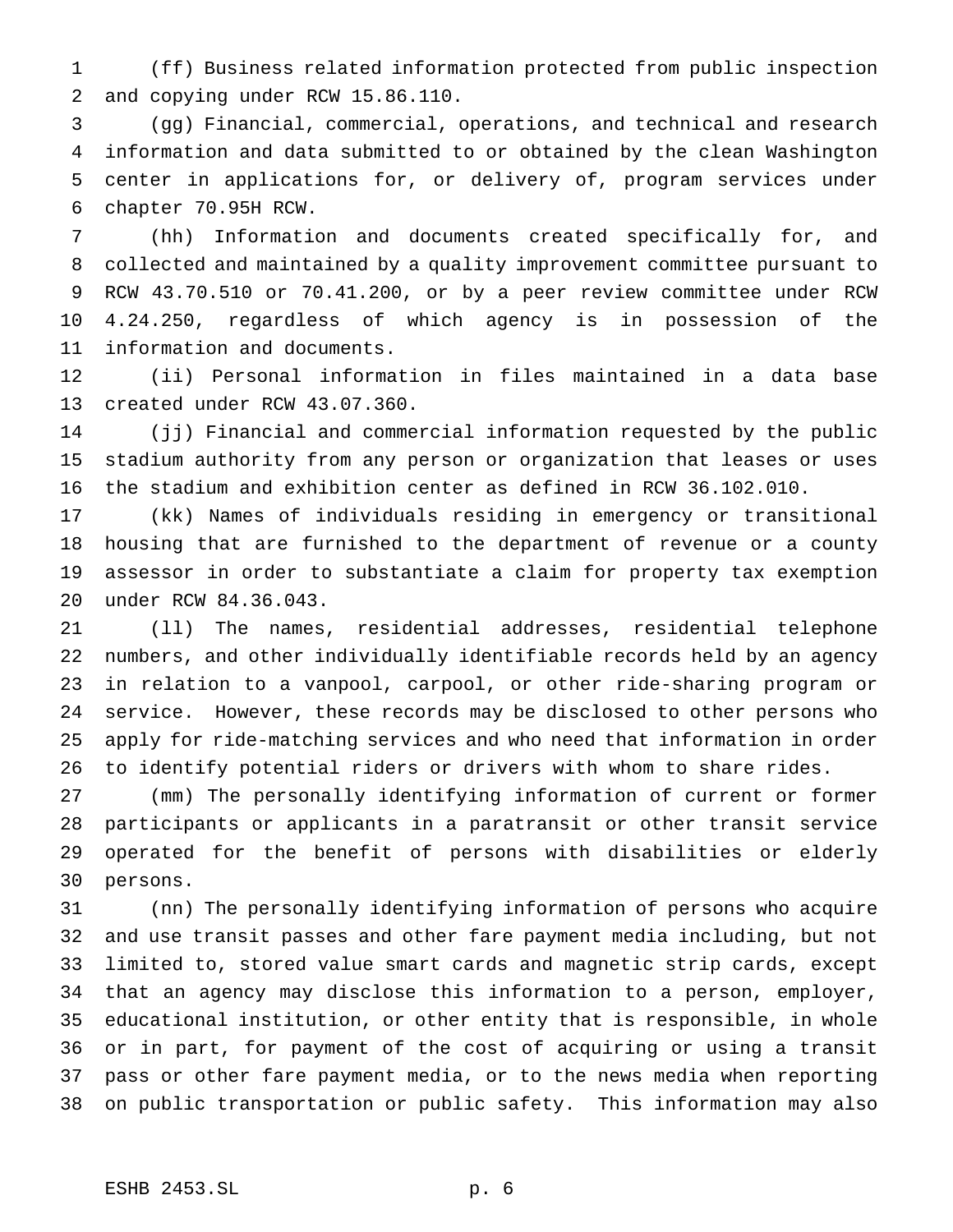be disclosed at the agency's discretion to governmental agencies or groups concerned with public transportation or public safety.

 (oo) Proprietary financial and commercial information that the submitting entity, with review by the department of health, specifically identifies at the time it is submitted and that is provided to or obtained by the department of health in connection with an application for, or the supervision of, an antitrust exemption sought by the submitting entity under RCW 43.72.310. If a request for such information is received, the submitting entity must be notified of the request. Within ten business days of receipt of the notice, the submitting entity shall provide a written statement of the continuing need for confidentiality, which shall be provided to the requester. Upon receipt of such notice, the department of health shall continue to treat information designated under this section as exempt from disclosure. If the requester initiates an action to compel disclosure under this chapter, the submitting entity must be joined as a party to demonstrate the continuing need for confidentiality.

 (pp) Records maintained by the board of industrial insurance appeals that are related to appeals of crime victims' compensation claims filed with the board under RCW 7.68.110.

 (qq) Financial and commercial information supplied by or on behalf of a person, firm, corporation, or entity under chapter 28B.95 RCW relating to the purchase or sale of tuition units and contracts for the purchase of multiple tuition units.

 (rr) Any records of investigative reports prepared by any state, county, municipal, or other law enforcement agency pertaining to sex offenses contained in chapter 9A.44 RCW or sexually violent offenses as defined in RCW 71.09.020, which have been transferred to the Washington association of sheriffs and police chiefs for permanent electronic retention and retrieval pursuant to RCW 40.14.070(2)(b).

 (ss) Credit card numbers, debit card numbers, electronic check numbers, card expiration dates, or bank or other financial account numbers supplied to an agency for the purpose of electronic transfer of funds, except when disclosure is expressly required by law.

 (tt) Financial information, including but not limited to account numbers and values, and other identification numbers supplied by or on behalf of a person, firm, corporation, limited liability company, partnership, or other entity related to an application for a liquor license, gambling license, or lottery retail license.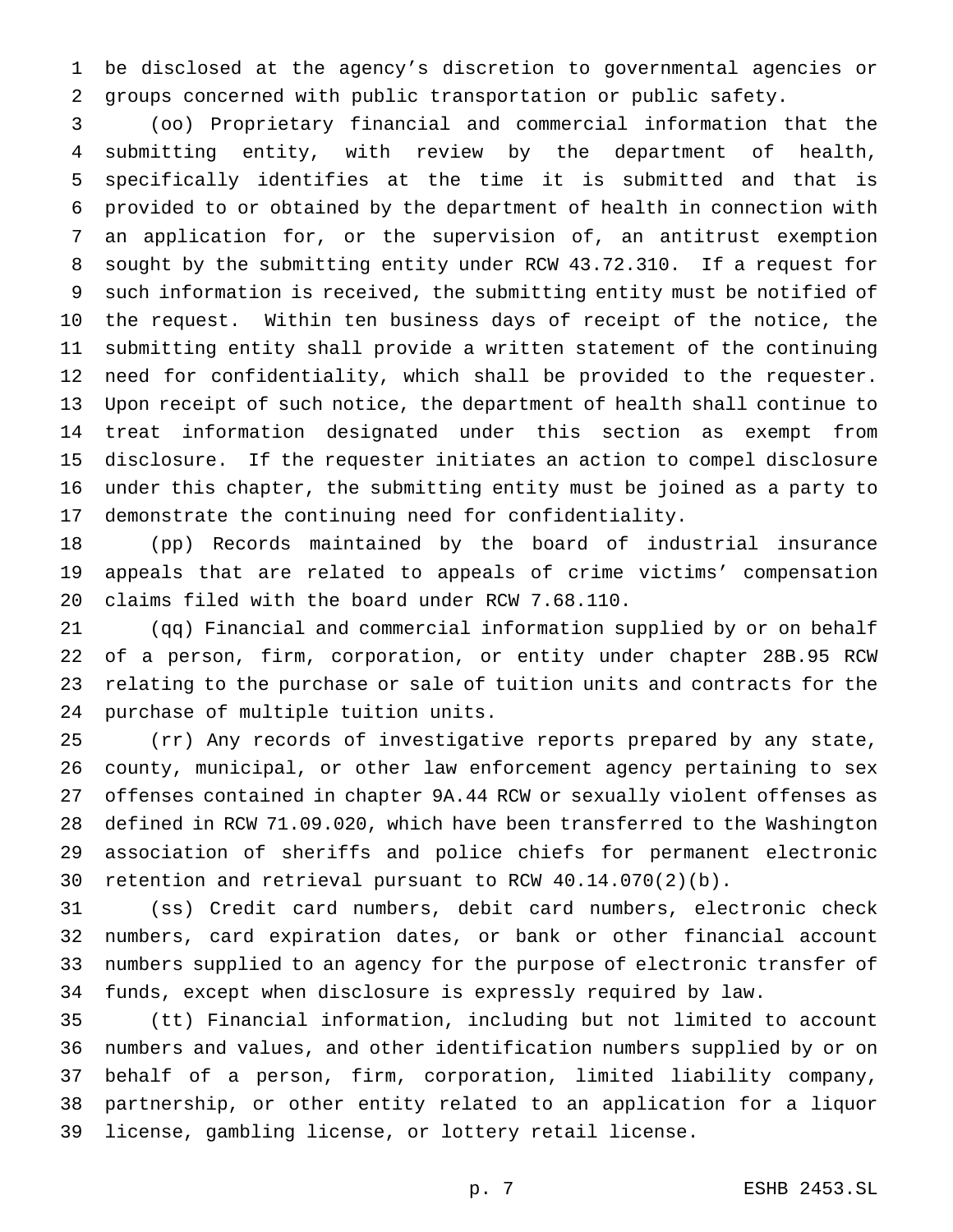(uu) Records maintained by the employment security department and subject to chapter 50.13 RCW if provided to another individual or organization for operational, research, or evaluation purposes.

 (vv) Individually identifiable information received by the work force training and education coordinating board for research or evaluation purposes.

 (ww) Those portions of records containing specific and unique vulnerability assessments or specific and unique response plans, either of which is intended to prevent or mitigate criminal terrorist acts as defined in RCW 70.74.285, the public disclosure of which would have a substantial likelihood of threatening public safety.

 (xx) Commercial fishing catch data from logbooks required to be provided to the department of fish and wildlife under RCW 77.12.047, when the data identifies specific catch location, timing, or methodology and the release of which would result in unfair competitive disadvantage to the commercial fisher providing the catch data. However, this information may be released to government agencies concerned with the management of fish and wildlife resources.

 (yy) Sensitive wildlife data obtained by the department of fish and wildlife. However, sensitive wildlife data may be released to government agencies concerned with the management of fish and wildlife resources. Sensitive wildlife data includes:

 (i) The nesting sites or specific locations of endangered species designated under RCW 77.12.020, or threatened or sensitive species 25 classified by rule of the department of fish and wildlife;

 (ii) Radio frequencies used in, or locational data generated by, telemetry studies; or

 (iii) Other location data that could compromise the viability of a specific fish or wildlife population, and where at least one of the following criteria are met:

(A) The species has a known commercial or black market value;

(B) There is a history of malicious take of that species; or

 (C) There is a known demand to visit, take, or disturb, and the species behavior or ecology renders it especially vulnerable or the species has an extremely limited distribution and concentration.

 (zz) The personally identifying information of persons who acquire recreational licenses under RCW 77.32.010 or commercial licenses under chapter 77.65 or 77.70 RCW, except name, address of contact used by the department, and type of license, endorsement, or tag. However, the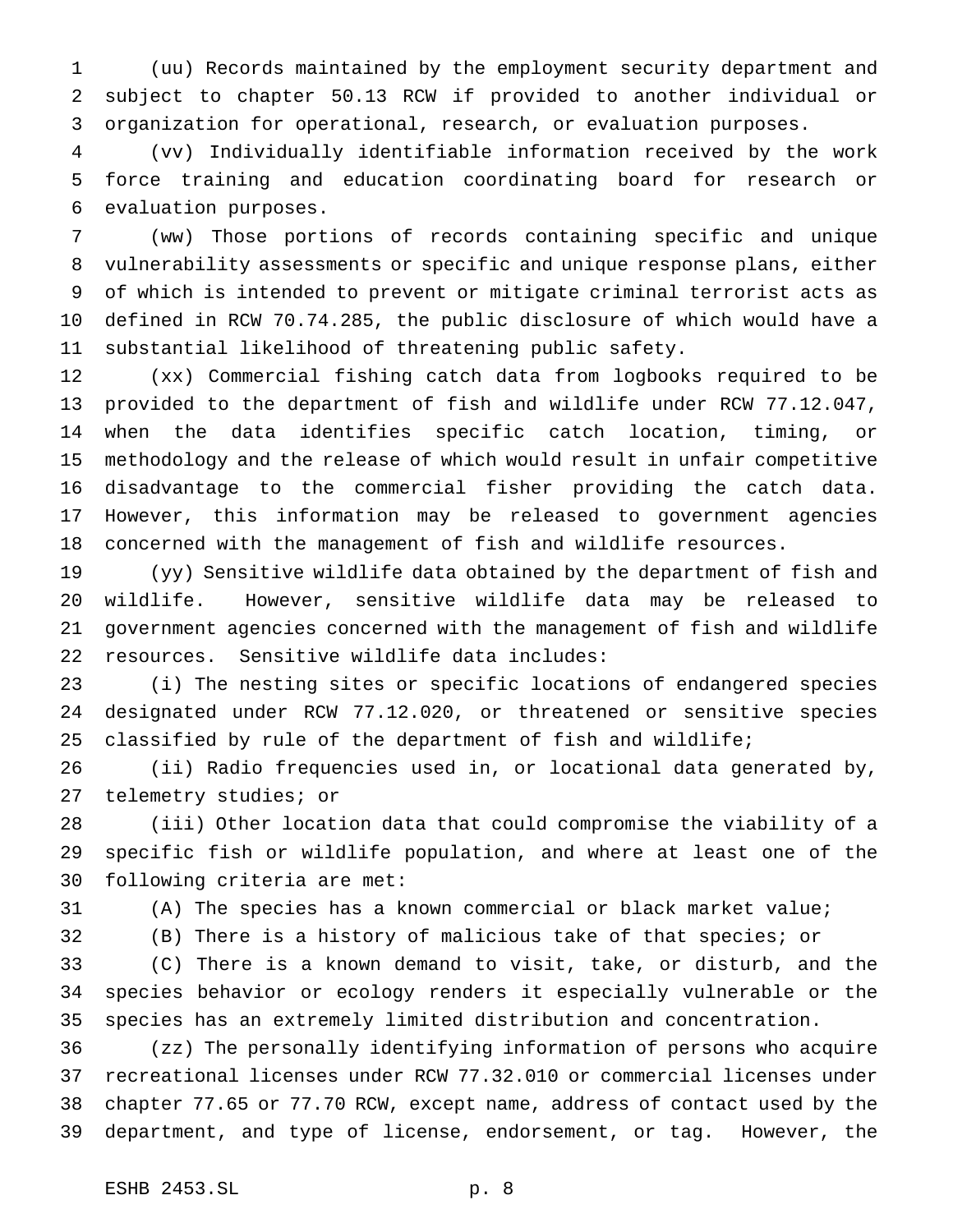department of fish and wildlife may disclose personally identifying information to:

 (i) Government agencies concerned with the management of fish and wildlife resources;

 (ii) The department of social and health services, child support division, and to the department of licensing in order to implement RCW 77.32.014 and 46.20.291; and

 (iii) Law enforcement agencies for the purpose of firearm possession enforcement under RCW 9.41.040.

 (aaa)(i) Discharge papers of a veteran of the armed forces of the 11 United States filed at the office of the county auditor before July 1, 12 2002, that have not been commingled with other recorded documents. These records will be available only to the veteran, the veteran's next 14 of kin, a deceased veteran's properly appointed personal representative 15 or executor, a person holding that veteran's general power of attorney, 16 or to anyone else designated in writing by that veteran to receive the records.

 (ii) Discharge papers of a veteran of the armed forces of the 19 United States filed at the office of the county auditor before July 1, 2002, that have been commingled with other records, if the veteran has recorded a "request for exemption from public disclosure of discharge 22 papers" with the county auditor. If such a request has been recorded, 23 these records may be released only to the veteran filing the papers, 24 the veteran's next of kin, a deceased veteran's properly appointed 25 personal representative or executor, a person holding the veteran's general power of attorney, or anyone else designated in writing by the 27 veteran to receive the records.

 (iii) Discharge papers of a veteran filed at the office of the county auditor after June 30, 2002, are not public records, but will be available only to the veteran, the veteran's next of kin, a deceased veteran's properly appointed personal representative or executor, a person holding the veteran's general power of attorney, or anyone else 33 designated in writing by the veteran to receive the records.

 (iv) For the purposes of this subsection (1)(aaa), next of kin of deceased veterans have the same rights to full access to the record. Next of kin are the veteran's widow or widower who has not remarried, son, daughter, father, mother, brother, and sister.

38 (2) Except for information described in subsection  $(1)(c)(i)$  of this section and confidential income data exempted from public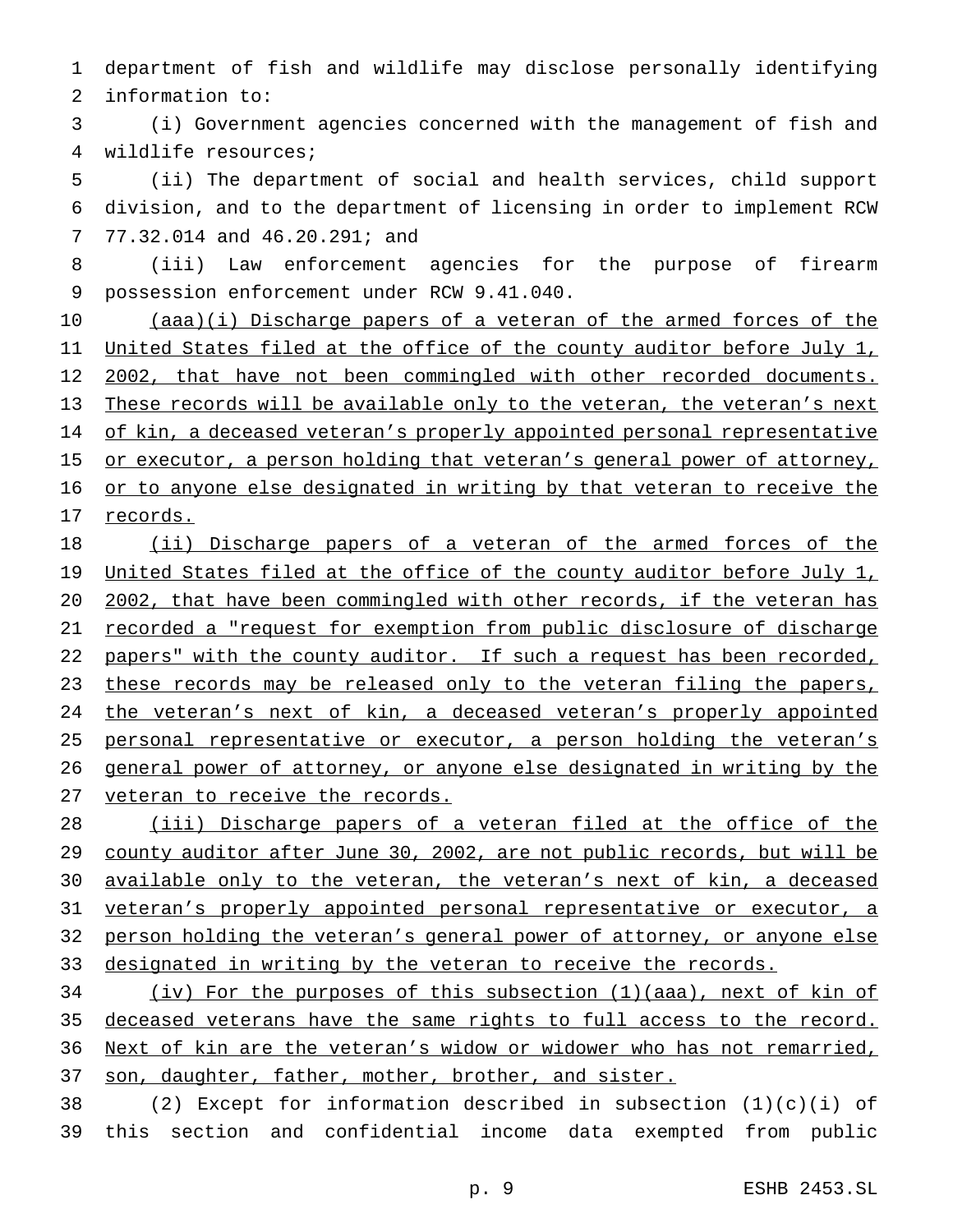inspection pursuant to RCW 84.40.020, the exemptions of this section are inapplicable to the extent that information, the disclosure of which would violate personal privacy or vital governmental interests, can be deleted from the specific records sought. No exemption may be construed to permit the nondisclosure of statistical information not descriptive of any readily identifiable person or persons.

 (3) Inspection or copying of any specific records exempt under the provisions of this section may be permitted if the superior court in the county in which the record is maintained finds, after a hearing with notice thereof to every person in interest and the agency, that the exemption of such records is clearly unnecessary to protect any individual's right of privacy or any vital governmental function.

 (4) Agency responses refusing, in whole or in part, inspection of any public record shall include a statement of the specific exemption authorizing the withholding of the record (or part) and a brief explanation of how the exemption applies to the record withheld.

 **Sec. 3.** RCW 73.04.030 and 1989 c 50 s 1 are each amended to read as follows:

 Each county auditor of the several counties of the state of Washington shall record upon presentation without expense, in a suitable permanent record the discharge of any veteran of the armed forces of the United States who is residing in the state of Washington. 23 The department of veterans affairs, in consultation with the 24 association of county auditors, shall develop and distribute to county auditors the form referred to in RCW 42.17.310(1)(aaa) entitled "request for exemption from public disclosure of discharge papers."

27 The county auditor may charge a basic recording fee and 28 preservation fee that together shall not exceed a total of seven 29 dollars for the recording of the "request for exemption from public disclosure of discharge papers."

 County auditors shall develop a form for requestors of military discharge papers (form DD214) to verify that the requestor is 33 authorized to receive or view the military discharge paper.

 NEW SECTION. **Sec. 4.** Section 1 of this act is necessary for the immediate preservation of the public peace, health, or safety, or support of the state government and its existing public institutions, and takes effect immediately.